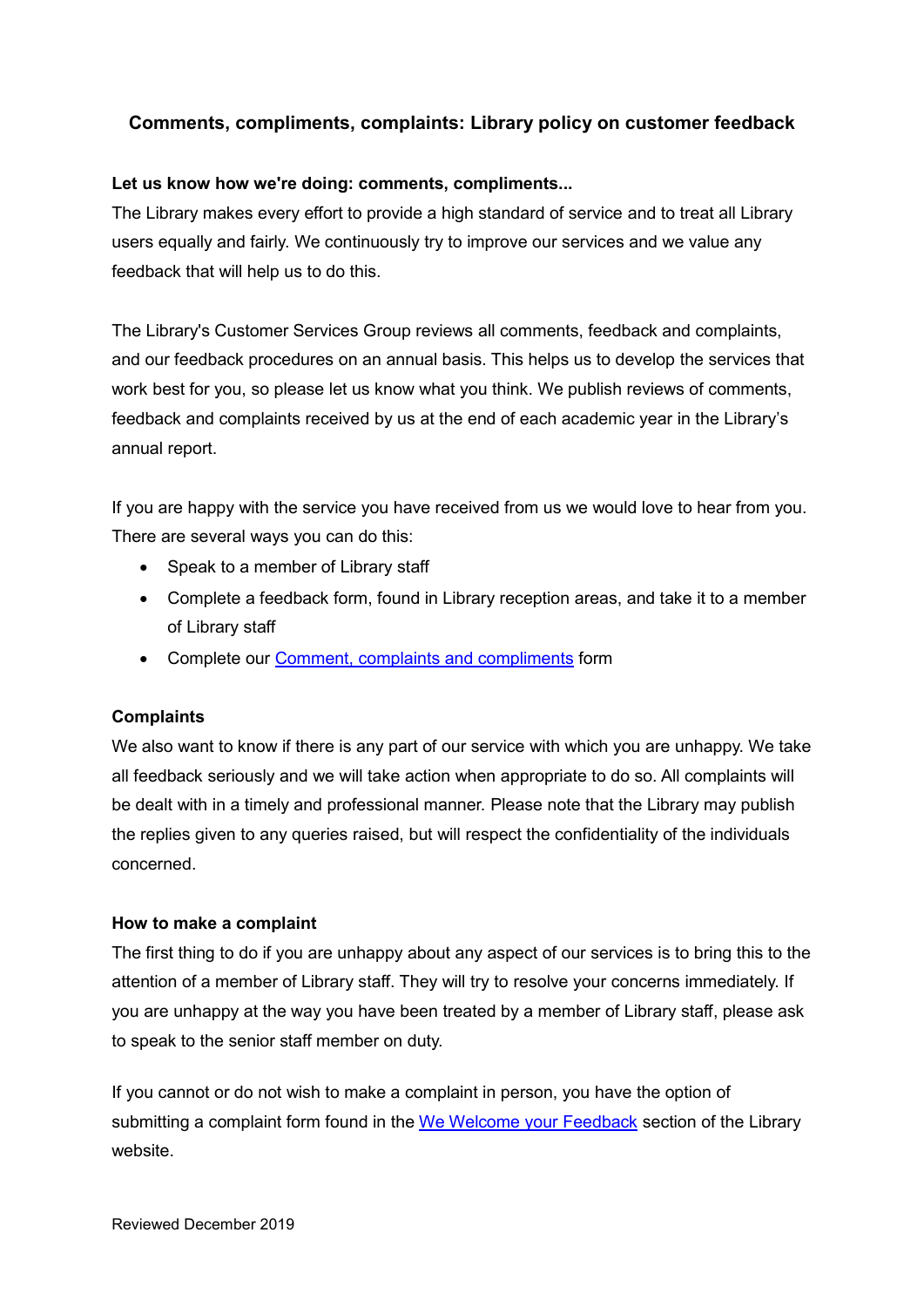### **What you can do to help us deal effectively and quickly with your complaint:**

- Contact us as soon as possible giving clear details so we can endeavour to resolve the issue
- Follow our recommended routes of submitting a complaint: either by speaking to a member of Library staff, or by completing our [Comment, complaints and compliments](http://www.qub.ac.uk/directorates/InformationServices/TheLibrary/CustomerService/Doyouhavefeedback/) [form.](http://www.qub.ac.uk/directorates/InformationServices/TheLibrary/CustomerService/Doyouhavefeedback/) Twitter and Facebook have limited characters so it is better to submit complaints via the established routes outlined above.
- Specify clearly what aspect of the Library service about which you wish to make the complaint. Including the following details will help us to effectively and quickly investigate your complaint:
	- o Your membership type (whether you are a Queen's student or staff member, Associate member or other type of member)
	- o The specific area, service or resource to which the complaint applies.
	- $\circ$  Please submit your contact details if you wish to be contacted with regard to your feedback.
	- $\circ$  Outline the nature of your complaint as precisely as possible, this will help us to investigate further and hopefully to resolve the issue. Please include details such as the place and time the incident occurred.
	- $\circ$  Please let us know if you have already reported the complaint, and if any action was taken previously.

Please note that we endeavour at all times to treat our Library users with respect, and we expect the same standards of behaviour from Library users.

# **What we promise to do to help resolve your complaint**

- Your complaint will be dealt with in a professional and confidential manner.
- Your complaint will be assigned quickly to an appropriate member of Library staff who will investigate the matter fully and communicate regularly with you until the issue has been resolved.

#### **How and when we will respond**

We will acknowledge any complaints received by email or post within one working day of receipt and an initial response will be sent within 3 working days. An outline of our complaints procedure and timelines can be viewed in the Complaints Procedure Flowchart.